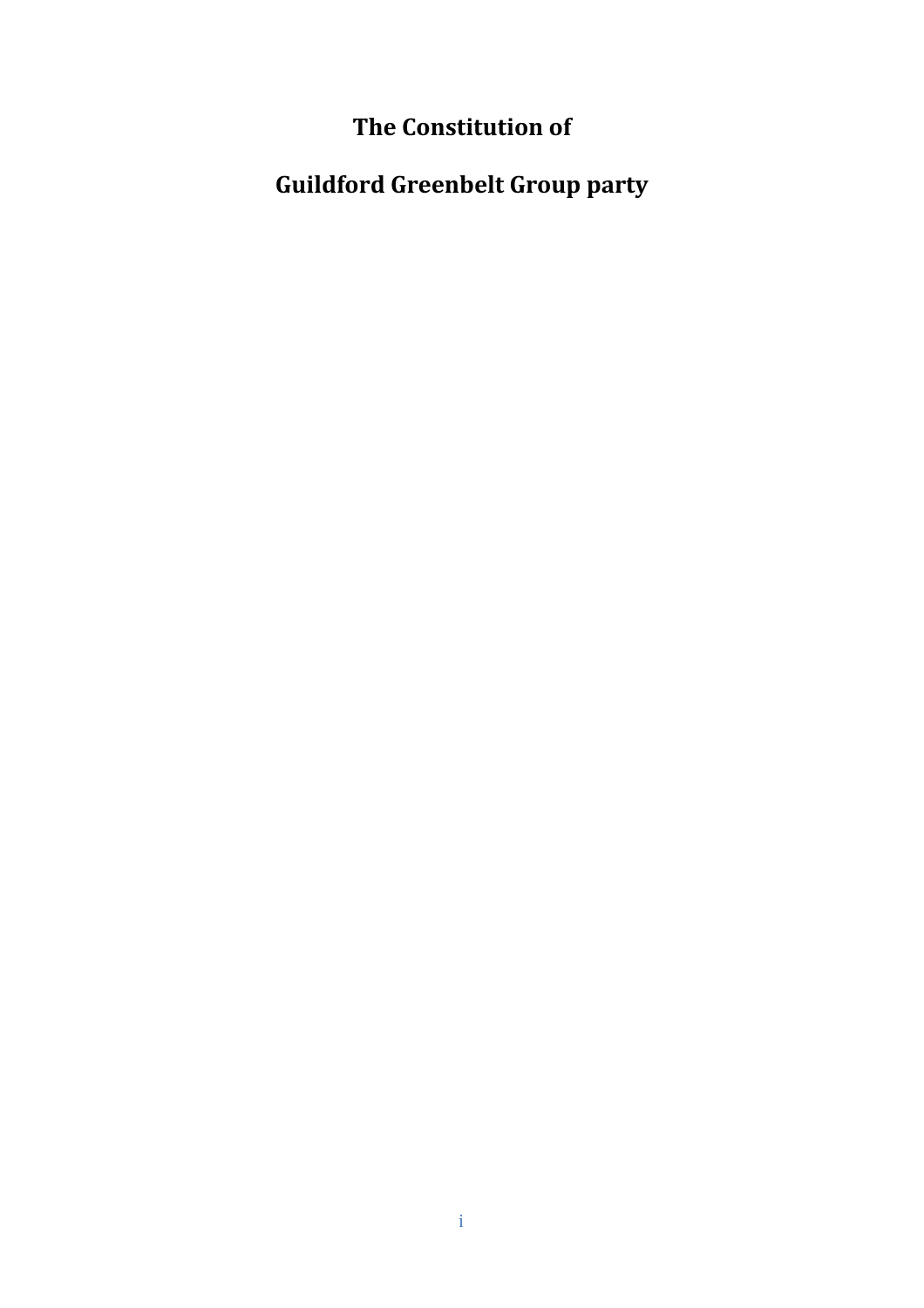### **Contents**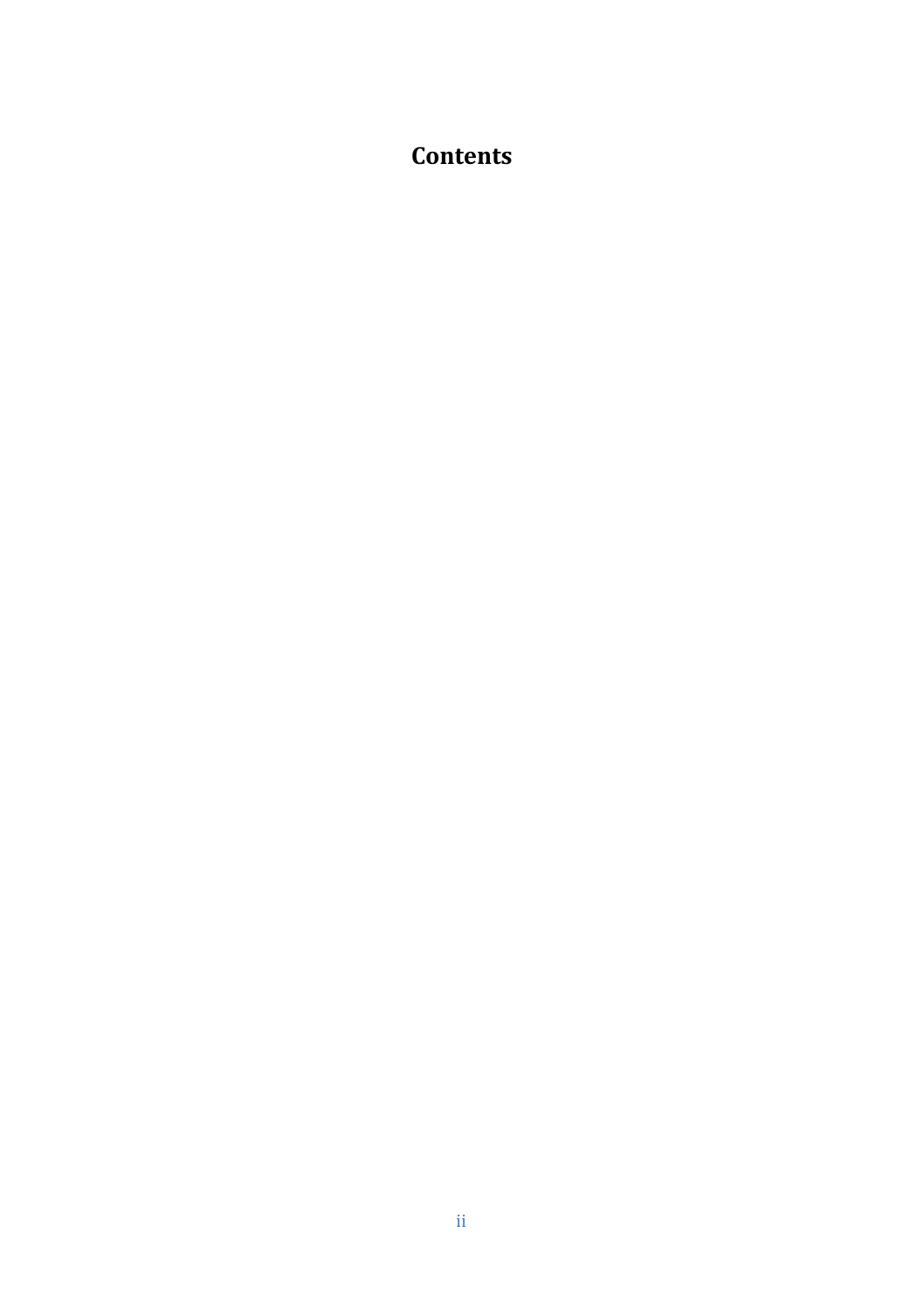## Contents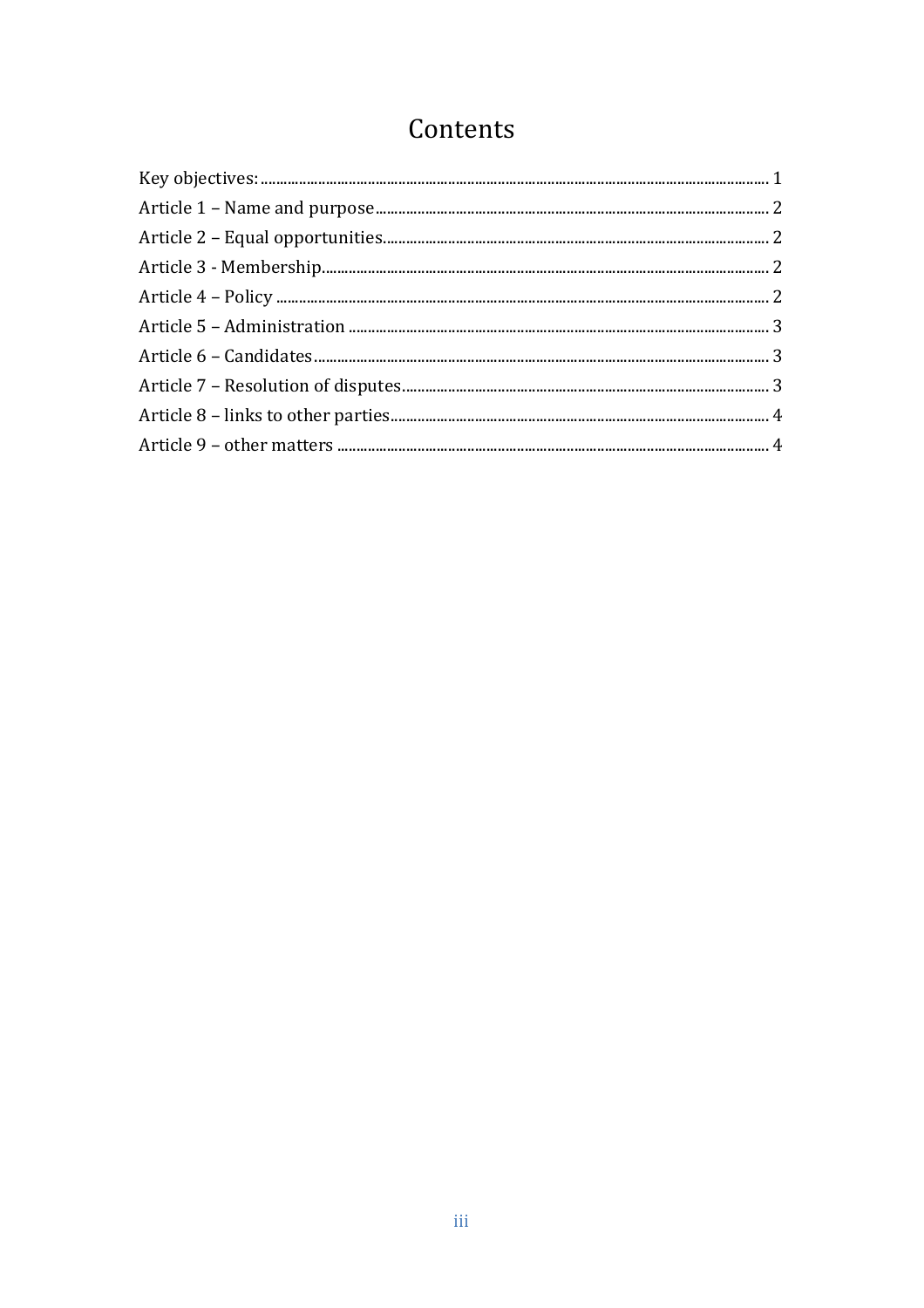#### Key objectives:

Supporters have come together to support our 5 key objectives:

- Existing legal protection for the Green Belt and the AONB should stand
- The Metropolitan Green Belt is for the benefit of all
- Green fields matter they are not just building land
- Brownfield land should be used for building before any green fields
- Housing numbers must reflect real local need, not developers' wishes

We believe in sustainability, equal opportunity, democracy and free speech, and uphold the principles of individualism and social justice.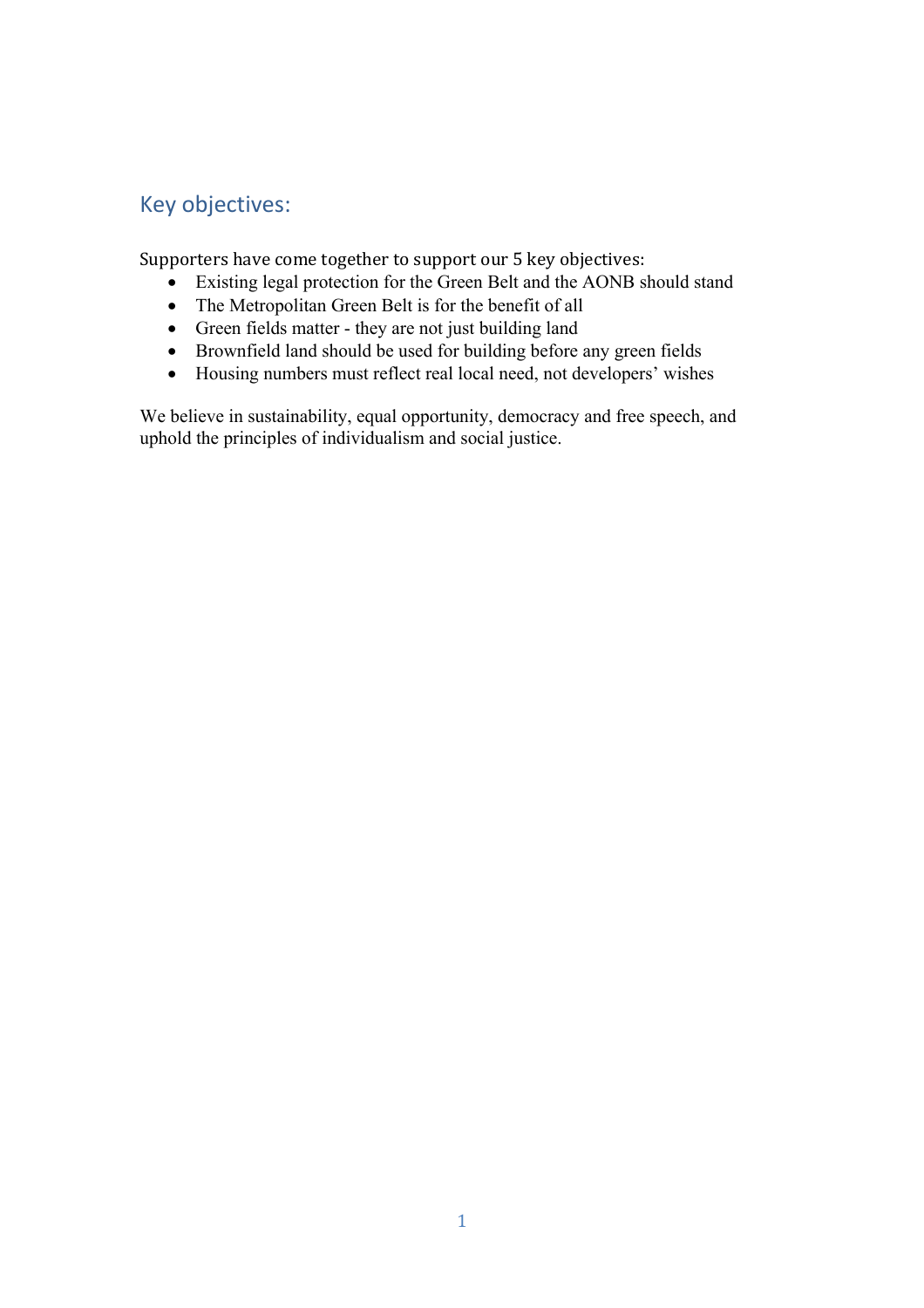#### Article 1 – Name and purpose

The name of the Party shall be Guildford Greenbelt Group, referred to in this document as "the party".

The party shall seek to achieve the key objectives set out in this constitution, by seeking to secure election of members of the party as members of parliament, UK members of the European Parliament and members of local and other elected public authorities.

#### Article 2 – Equal opportunities

All members shall have equal opportunity of participating in the party in accordance with the provisions of the Equality Act 2010.

This constitution may be altered by a simple majority (greater than 50%) of those voting in general meeting, and a general meeting can be called by a group of any 5 members with four week's notice, or by the committee.

#### Article 3 - Membership

Membership of the party is open to all persons who agree with its key objectives without discrimination as to age, ethnic origin, religion, disability, gender, or sexual orientation. Members who infringe in any way, the Party's commitment to equal opportunities or who in any other way bring the Party into possible disrepute will be subject to investigation and possible disciplinary action by the Party Conduct Committee. The Conduct Committee has the power , following investigation to suspend for a set period or to expel the member.

Annual subscription will be determined by the committee and approved in general meeting.

A register of members will be maintained.

In becoming a Member/Supporter of GGG, any individual is thereby committing themselves to the five key objectives described in the Constitution

#### Article 4 – Policy

Policy will be determined by a simple majority of the members in a general meeting. The committee will prepare statements as to policy from time to time which will be subject to the approval of members in a general meeting. Voting by proxy vote will be permitted in the event of absence from the meeting. Such proxy votes must be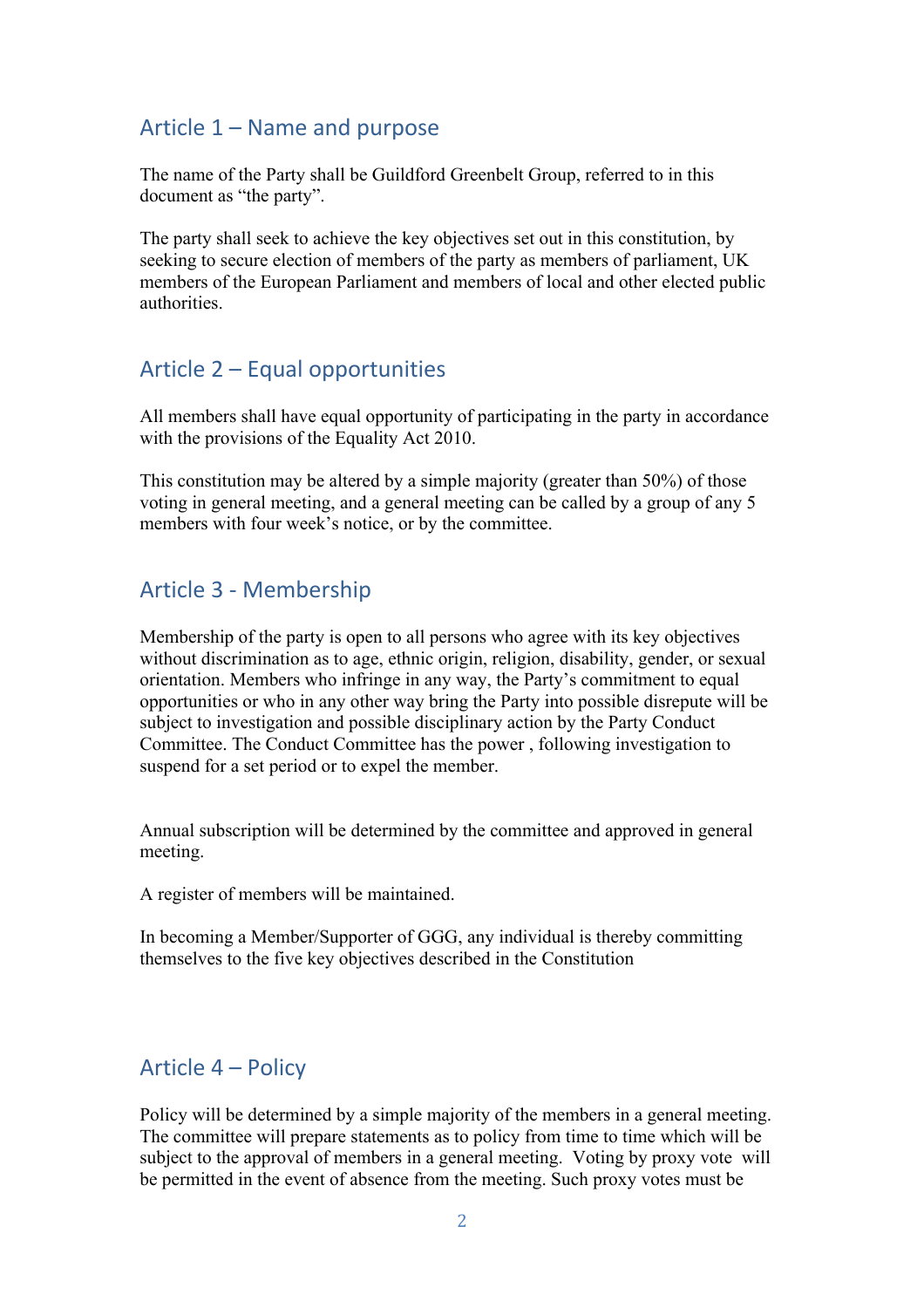documented in writing and lodged with the Secretary prior to the meeting. Email notifications are acceptable.

#### Article 5 – Administration

The party officers approved by the membership shall include:

Chairman Secretary Nominations Officer Treasurer

The party officers will be approved by the membership in a general meeting and will be subject to vote by a simple majority. Offices will be held until further notice but subject to renewal after a 2 year term,. All positions can be subject to challenge by the membership with six weeks' notice and can be subject to reselection by vote by simple majority in general meeting.

#### Article 6 – Candidates

Candidates shall be subject to the approval of the Nominations Officer and one other officer. In deciding whether to accept candidates, the officers shall take into account the support shown for the key objectives of the party and such other considerations as may be relevant. Names may be withdrawn if the officers have reason to believe that candidates do not support the key objectives or has behaved in such a way as to be unsuitable.

#### Article 7 – Resolution of disputes

Disputes shall be resolved by a simple majority of the Committee. In the event that the committee is unable to reach a view or feel that the matter is of fundamental significance, disputes will be resolved by a simple majority of the membership in general meeting.